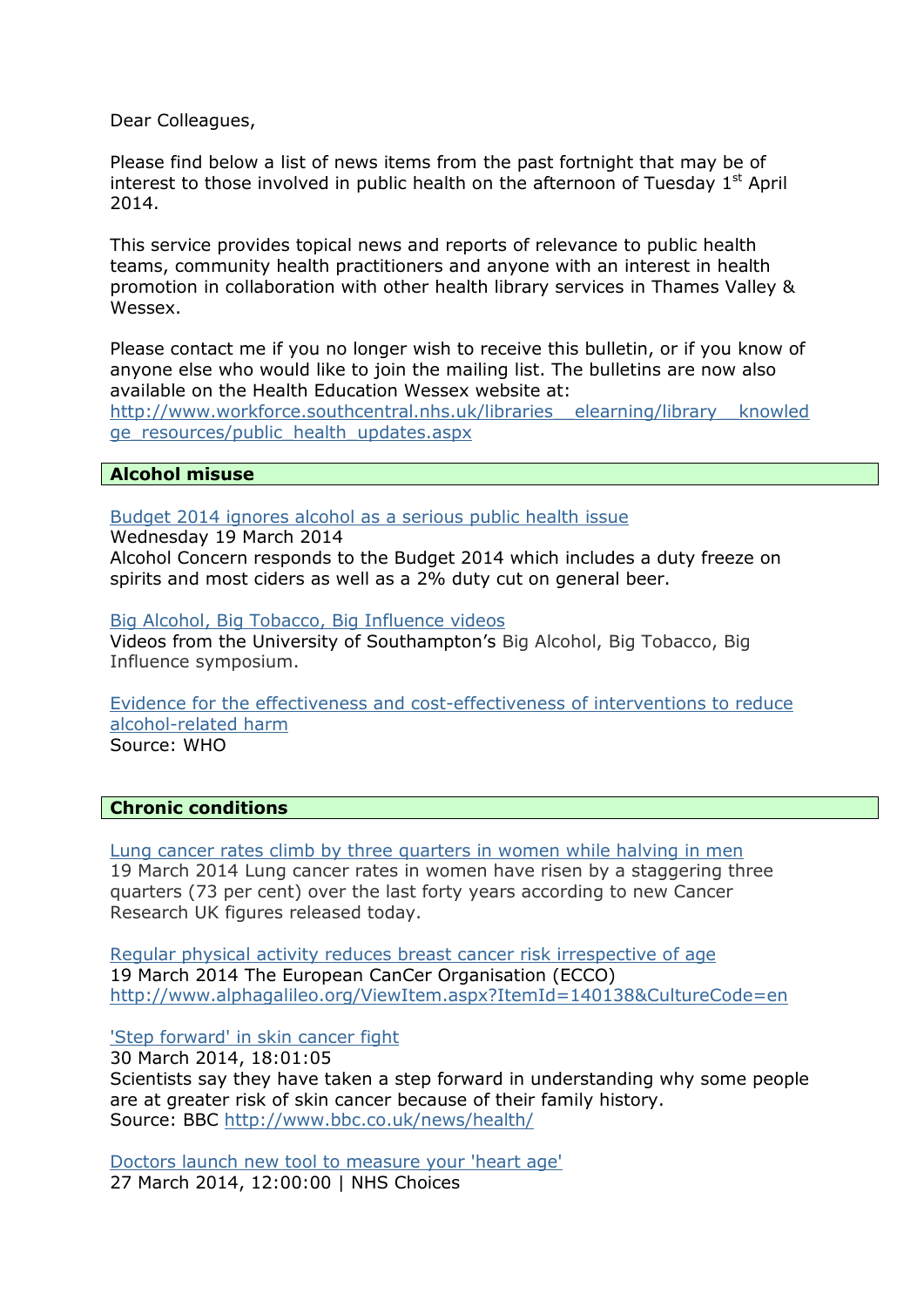"People are being urged to find out their "true" heart age in order to cut the risk of heart attacks and strokes," BBC News reports. Doctors have put together a new risk calculator called JBS3 that can tell you the real "age" of your heart.

# [Dentists to be given defibrillators](http://www.bbc.co.uk/news/uk-scotland-26803331#sa-ns_mchannel=rss&ns_source=PublicRSS20-sa)

31 March 2014, 09:33:57

Defibrillators are to be installed in every Scottish NHS dental practice to boost the chance of survival of those having cardiac arrests. Source: BBC <http://www.bbc.co.uk/news/health/>

[Research to reveal value placed on self-management support by patients with](http://www.health.org.uk/news-and-events/press/research-to-reveal-value-placed-on-self-management-support-by-patients-with-long-term-conditions/)  [long-term conditions](http://www.health.org.uk/news-and-events/press/research-to-reveal-value-placed-on-self-management-support-by-patients-with-long-term-conditions/)

# 31 March 2014 Health Foundation

A new series of research projects, led by three of the UK's leading universities, will develop our understanding of the value patients place on self-management support in coping with long-term health conditions

[The association between older age and receipt of care and outcomes in patients](http://eurheartj.oxfordjournals.org/content/early/2014/03/17/eurheartj.ehu039.abstract)  [with acute coronary syndromes: a cohort study of the Myocardial Ischaemia](http://eurheartj.oxfordjournals.org/content/early/2014/03/17/eurheartj.ehu039.abstract)  [National Audit Project \(MINAP\)](http://eurheartj.oxfordjournals.org/content/early/2014/03/17/eurheartj.ehu039.abstract) 

European Heart Journal

This analysis of data from MINAP (n=155,818) found a reduction in the use of secondary prevention medicines and intensive management with increasing age. Intensive management was associated with better survival at all ages (although the benefit was smaller in older age).

[Unintended effects of statins from observational studies in the general](http://www.biomedcentral.com/1741-7015/12/51)  [population: systematic review and meta-analysis](http://www.biomedcentral.com/1741-7015/12/51)

## BMC Medicine

90 studies of 48 different unintended effects found statins linked to lower risks dementia/cognitive impairment, VTE, fractures, pneumonia. Statins not linked to higher risk depression, eye diseases, renal disorders,arthritis. Increased risk myopathy, raised LFTs, diabetes noted.

[Statins 'may help to control MS'](http://www.bbc.co.uk/news/health-26630025#sa-ns_mchannel=rss&ns_source=PublicRSS20-sa)

19 March 2014, 01:07:06 Heart drugs called statins may be useful in treating advanced multiple sclerosis (MS), say UK researchers.

Source: BBC <http://www.bbc.co.uk/news/health/>

# **Communicable diseases**

[First cat-to-human TB infections reported](http://www.nhs.uk/news/2014/03March/Pages/First-cat-to-humans-TB-infection-spread-reported.aspx) 28 March 2014, 11:00:00 | NHS Choices "Cats have passed TB to humans for the first time," the Daily Mail reports. Authorities are closely monitoring the situation and the risk of further transmission has been described as "very low".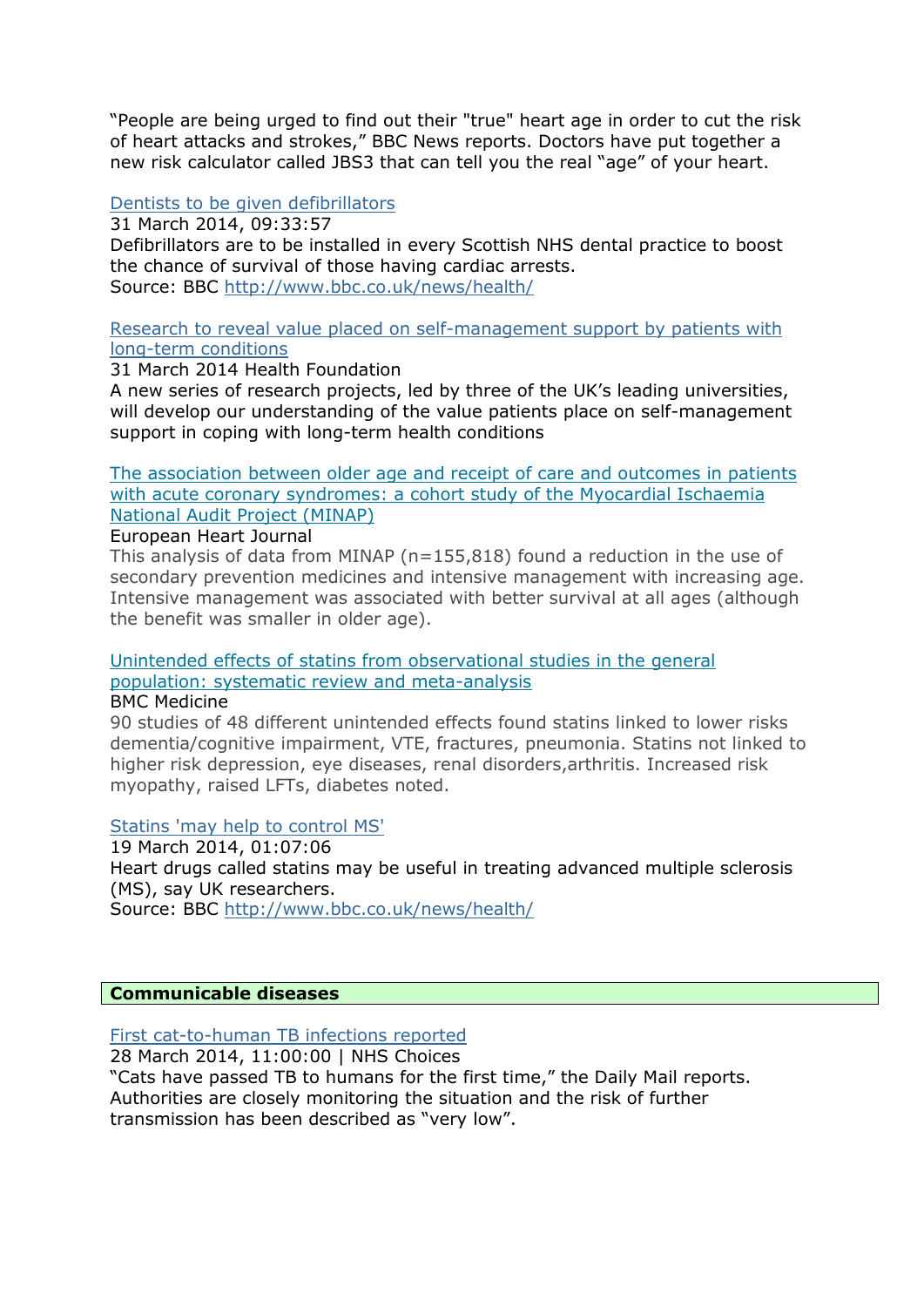[Cases of TB in domestic cats and cat-to-human transmission: risk to public very](https://www.gov.uk/government/news/cases-of-tb-in-domestic-cats-and-cat-to-human-transmission-risk-to-public-very-low)  [low](https://www.gov.uk/government/news/cases-of-tb-in-domestic-cats-and-cat-to-human-transmission-risk-to-public-very-low)

27 March 2014, 10:37:00

## [PHE commits to tackling TB](https://www.gov.uk/government/news/phe-commits-to-tackling-tb)

24 March 2014, 15:35:36

To mark World TB Day Public, Health England (PHE) is today launching its collaborative tuberculosis (TB) strategy for consultation, aimed at bringing together best practice in clinical care, social support and public health to strengthen TB control.

# [Scarlet fever cases increase across England](https://www.gov.uk/government/news/scarlet-fever-cases-increase-across-england)

21 March 2014, 12:11:00

Public Health England (PHE) has reported significant increases in scarlet fever notifications across England, with a total of 3,548 new cases since the season began in September 2013, compared to an average of 1,420 cases reported for the same period in the previous 10 years. The last season to have this level of scarlet fever activity was 1989 to 1990 when 4,042 notifications were received.

## [ESUOM29: Difficult-to-treat scabies: oral ivermectin](http://publications.nice.org.uk/esuom29-difficult-to-treat-scabies-oral-ivermectin-esuom29)

National Institute for Health and Care Excellence

Oral ivermectin (unlicensed in the UK) appears to be effective for treating people with classical or crusted scabies. However, differences in treatment regimens and the length of follow-up make interpreting comparisons with topical treatments difficult.

# **Diet & nutrition**

Briefing: Junk food marketing to children campaign British Heart Foundation campaign. [http://nhfshare.heartforum.org.uk/RMAssets/JunkFoodCampaign\\_210314.pdf](http://nhfshare.heartforum.org.uk/RMAssets/JunkFoodCampaign_210314.pdf)

Concession stand makeovers: a pilot study of offering healthy foods at high school concession stands

J Public Health first published online March 12, 2014 doi:10.1093/pubmed/fdu015 <http://jpubhealth.oxfordjournals.org/>

# **Disability**

[Back pain 'leading cause](http://www.nhs.uk/news/2014/03March/Pages/Back-pain-leading-cause-of-disability-study-finds.aspx) of disability,' study finds

25 March 2014, 12:30:00 | NHS Choices

"Back pain behind 'more disability than any other condition'," ITV News reports after a new study found that the condition may now be the leading cause of disability worldwide.

# **Environmental health**

[7 million premature deaths annually linked to air pollution](http://www.who.int/mediacentre/news/releases/2014/air-pollution/en/) *25 March 2014 | WHO*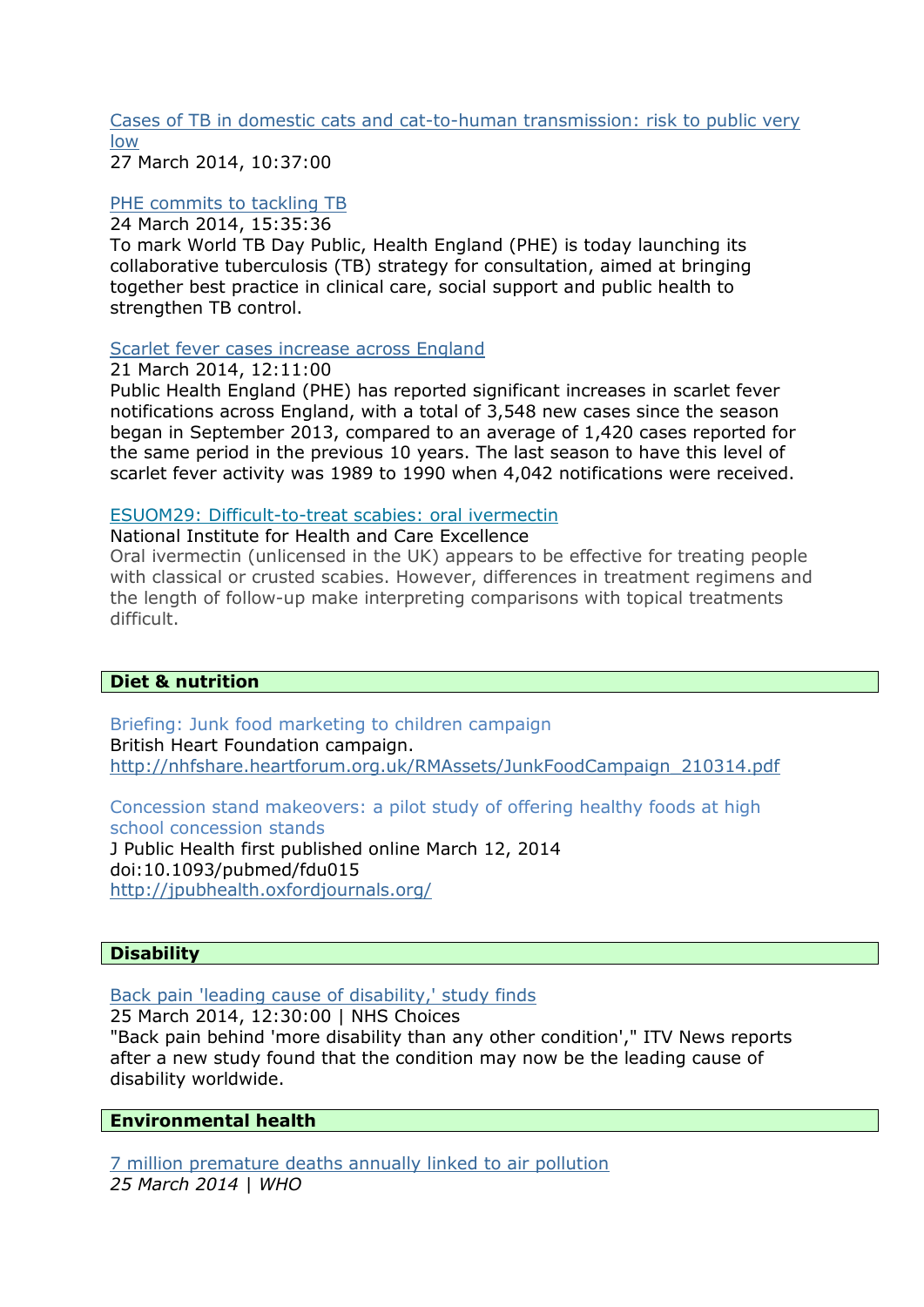WHO reports that in 2012 around 7 million people died - one in eight of total global deaths – as a result of air pollution exposure

### **Health promotion**

## ['Eat seven a day' fruit and veg call](http://www.bbc.co.uk/news/health-26818377#sa-ns_mchannel=rss&ns_source=PublicRSS20-sa)

01 April 2014, 07:58:52 Eating seven or more portions of fruit and vegetables a day is healthier than the five currently recommended and would prolong lives, researchers say. Source: BBC <http://www.bbc.co.uk/news/health/>

#### **Health protection**

## [Meningitis B vaccine may be available on the NHS](http://www.nhs.uk/news/2014/03March/Pages/Meningitis-B-vaccine-may-be-available-on-the-NHS.aspx)

21 March 2014, 01:00:00 | NHS Choices

"A vaccine that protects against a deadly form of meningitis is set to be introduced in the UK," BBC News reports, while the Mail Online adds that a "New life-saving meningitis jab [will be available] for all children on NHS as Health Secretary announces policy U-turn."

#### [News story: Successful start to rotavirus vaccination programme](https://www.gov.uk/government/news/successful-start-to-rotavirus-vaccination-programme)

28 March 2014, 13:56:00

Preliminary [data](http://www.hpa.org.uk/hpr/infections/immunisation.htm#rtvrs) published today (28 March 2014) show an excellent start to the uptake of the rotavirus vaccination programme introduced last year by Public Health England, the Department of Health and NHS England.

## [Meningococcal C conjugate vaccine: the 'freshers' dose](https://www.gov.uk/government/publications/meningococcal-c-conjugate-vaccine-the-freshers-dose)

Public Health England

This 'Dear colleague' letter from the head of immunisation at Public Health England reviews changes to the meningococcal vaccination schedule in 2014, particularly for first-time university students under 25 years of age.

## **Health services administration**

#### [Consultation skills for pharmacy practice framework launched](http://hee.nhs.uk/2014/03/19/consultation-skills-for-pharmacy-practice-framework-launched/)

Health Education England 19 March 2014 - 09:32

Pharmacy, alongside the whole of the NHS, is committed to putting patients at the centre of their own healthcare, enabling them to share decisions and make informed choices about their own health. Effective consultations with patients lie at the heart of delivering patient-centred care.

# [The future of public health: A horizon scan](http://www.rand.org/content/dam/rand/pubs/research_reports/RR400/RR433/RAND_RR433.pdf)

Rand Corporation. Public Health England (PHE) commissioned RAND Europe to undertake a horizon scanning study exploring the future of public health and related scientific services.

Raiding the public health budget *BMJ 2014;348:g2274* <http://www.bmj.com/content/348/bmj.g2274>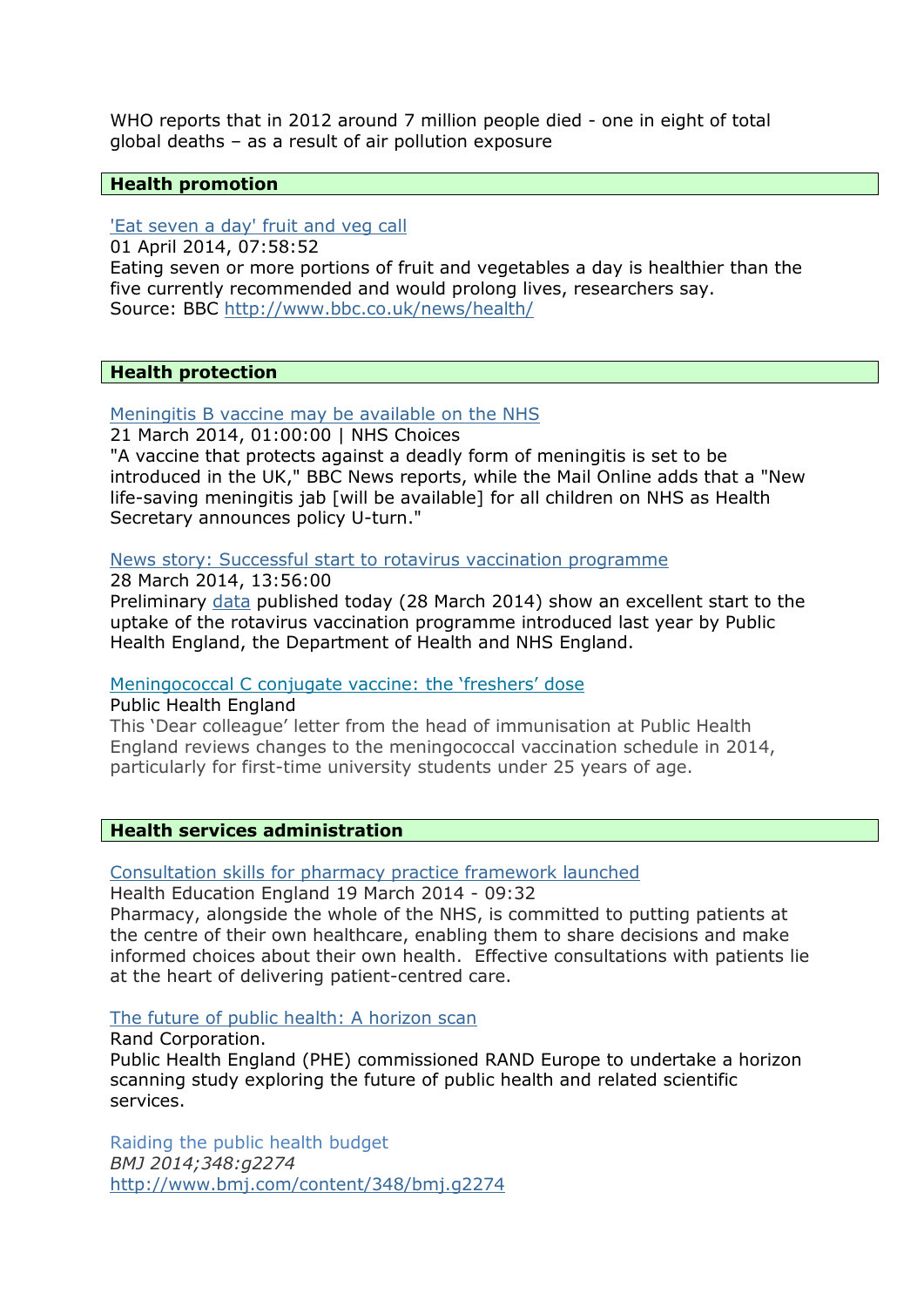## **Infant & child health**

[Rapid breathing 'better' for premature babies](http://www.nhs.uk/news/2014/03March/Pages/Rapid-breathing-better-for-premature-babies.aspx) 20 March 2014, 12:00:00 | NHS Choices "Rapid breaths 'protect early babies'," BBC News reports.

# [PHE's 2014 Child Health Profiles published](https://www.gov.uk/government/news/phes-2014-child-health-profiles-published)

19 March 2014, 11:21:00

The [Child Health Profiles 2014,](http://www.chimat.org.uk/profiles) published today (Wednesday 19 March 2014) by Public Health England (PHE), presents a picture of child health and wellbeing for each local authority in England using 32 key health indicators which help local organisations work in partnership to improve health in their local area.

## [Children 'under-dosed' on penicillin](http://www.bbc.co.uk/news/health-26734218#sa-ns_mchannel=rss&ns_source=PublicRSS20-sa)

26 March 2014, 03:53:07 Millions of children in the UK are being given penicillin at too low a dose, putting them at risk of persistent infections, say researchers. Source: BBC <http://www.bbc.co.uk/news/health/>

# **Mental health**

## MindEd

Elearnng portal for anybody working with children and young people's mental health issues.

<https://www.minded.org.uk/>

## [Study Defines Link Between Depression and Obesity](http://news.camden.rutgers.edu/2014/03/study-defines-link-between-depression-and-obesity-in-adolescent-girls/)

New research from a Rutgers University–Camden professor shows that adolescent females who experience one of the disorders are at a greater risk for the other as they get older.

Source: [http://news.camden.rutgers.edu](http://news.camden.rutgers.edu/)

## **Obesity**

Commissioning guide: [Weight assessment and management clinics \(tier 3\)](http://www.rcseng.ac.uk/healthcare-bodies/docs/weight-assessment-and-management-tier-3-services) Sponsoring Organisation: British Obesity and Metabolic Surgery SocietyPublished March 2014

[Summary of the National Child Measurement Programme and nutrition and](https://www.gov.uk/government/uploads/system/uploads/attachment_data/file/293399/NCMP_summary_of_nutrition_and_healthy_weight_regional_events_2013.pdf)  [healthy weight regional events](https://www.gov.uk/government/uploads/system/uploads/attachment_data/file/293399/NCMP_summary_of_nutrition_and_healthy_weight_regional_events_2013.pdf) Report from PHE March 2014

[Could a DNA test predict obesity risk in children?](http://www.nhs.uk/news/2014/03March/Pages/Could-a-DNA-test-predict-obesity-risk-in-children.aspx)

27 March 2014, 01:00:00 | NHS Choices

"A DNA blood test can predict obesity levels in children as they grow up, scientists claim," the Metro reports. The test, which is based on measuring "switches" in DNA, may help identify children who would benefit from early intervention.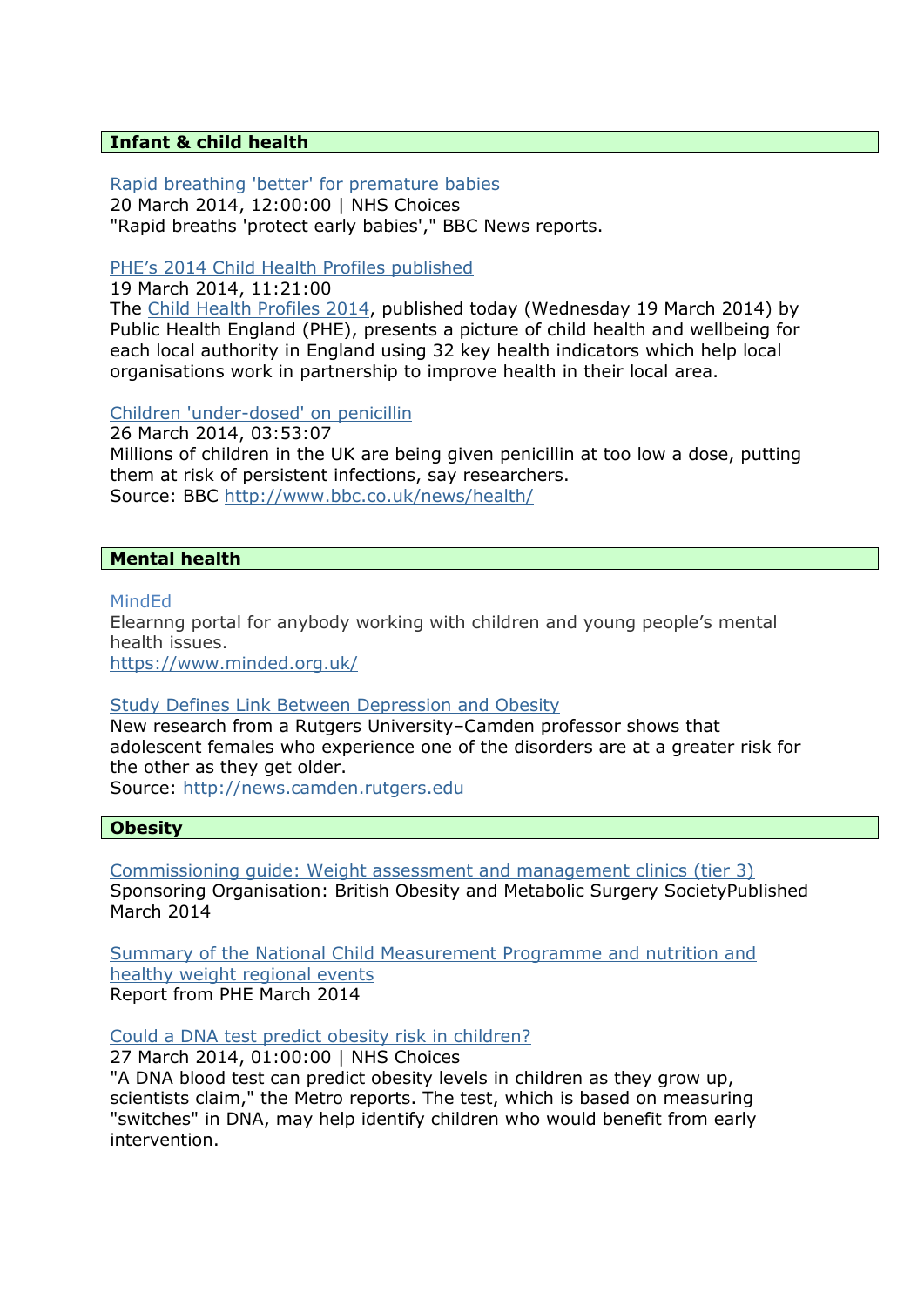### [Should people with 'fat genes' avoid fried food?](http://www.nhs.uk/news/2014/03March/Pages/Should-people-with-fat-genes-avoid-fried-food.aspx)

19 March 2014, 01:00:00 | NHS Choices

"Eating fried food is more likely to make you fat if you have 'obesity genes'," The Independent reports after a study in the BMJ suggested that those with a genetic predisposition towards [obesity](http://www.nhs.uk/conditions/Obesity/Pages/Introduction.aspx) should avoid fried food.

# **Oral health**

[Fluoride monitoring report finds lower levels of tooth decay in fluoridated areas](https://www.gov.uk/government/news/fluoride-monitoring-report-finds-lower-levels-of-tooth-decay-in-fluoridated-areas-and-no-evidence-of-harm-to-health)  [and no evidence of harm to health](https://www.gov.uk/government/news/fluoride-monitoring-report-finds-lower-levels-of-tooth-decay-in-fluoridated-areas-and-no-evidence-of-harm-to-health)

25 March 2014, 11:26:21

Children in local authorities with water fluoridation schemes (where the level of fluoride is adjusted to 1 part per million) have less tooth decay than those in local authorities without such schemes, says a new report by Public Health England (PHE).

## **Screening**

[Press release: Latest bowel cancer screening technique reaps benefits](https://www.gov.uk/government/news/latest-bowel-cancer-screening-technique-reaps-benefits)

31 March 2014, 09:50:22

New figures released today, 31 March 2014, from Public Health England (PHE) show that nearly 37% (36.6%) of bowel scope screening centres in England are operational, clearly exceeding the 30% roll out target, set by the Department of Health in their ['Improving Outcomes: A Strategy for Cancer' document \(2011\)](https://www.gov.uk/government/publications/the-national-cancer-strategy).

## [Call for change to breast screening](http://www.bbc.co.uk/news/health-26681311#sa-ns_mchannel=rss&ns_source=PublicRSS20-sa)

22 March 2014, 02:09:38 Almost one-third of women are at a higher risk of developing breast cancer and should be screened more than once every three years, a study says. Source: BBC <http://www.bbc.co.uk/news/health/>

## **Sexual health**

[Survey shows need for quality sex and relationships education](http://www.fpa.org.uk/news/survey-shows-need-quality-sex-and-relationships-education)

21st March, 2014 Family Planning Association Results from Northern Ireland's annual Health Survey have reiterated the need for quality sex and relationships education and access to a full range of contraceptive methods

## **Smoking**

[Smoke-free laws linked to improved child health](http://www.nhs.uk/news/2014/03March/Pages/Smoke-free%20laws-linked-to-improved-child-health.aspx)

28 March 2014, 01:00:00 | NHS Choices

"Laws banning smoking in public places have had a positive impact on child health," BBC News reports. Researchers found lower rates of preterm births and childhood severe asthma cases after the introduction of smoke-free laws.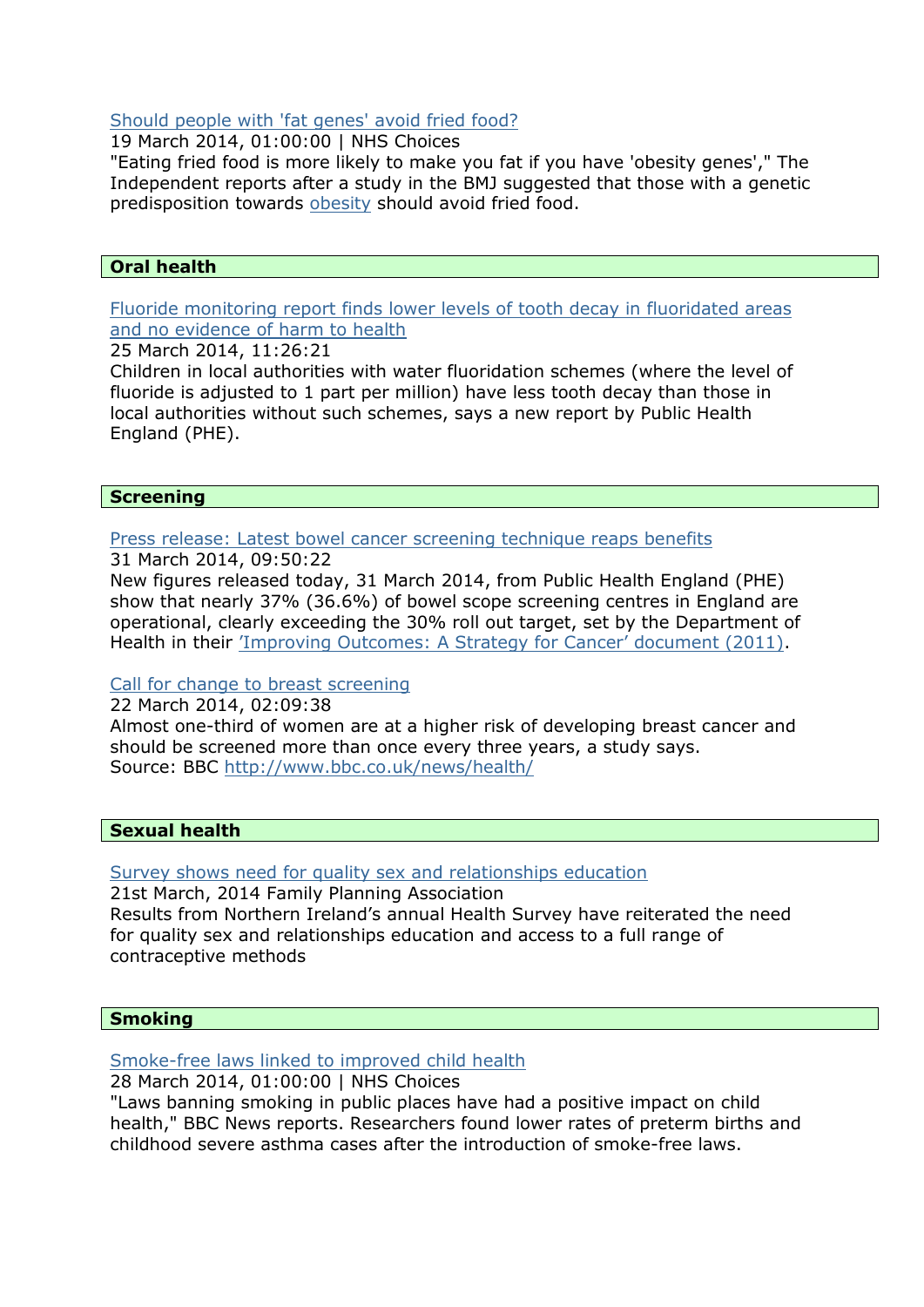#### [Plain cigarette packaging doesn't work, says industry funded study](http://www.nhs.uk/news/2014/03March/Pages/Plain-fags-packs-dont-work-says-industry-funded-study.aspx)

26 March 2014, 12:00:00 | NHS Choices "Unbranded cigarettes could mean people smoke more, experts warn," The Daily Telegraph reports.

### [Big Alcohol, Big Tobacco, Big Influence videos](http://publicpolicy.southampton.ac.uk/big-alcohol-videos/)

Videos from the University of Southampton's Big Alcohol, Big Tobacco, Big Influence symposium.

# **Social & economic issues**

#### [Inequality Costs UK £39 Billion per Year](http://www.equalitytrust.org.uk/news/inequality-costs-uk-%C2%A339-billion-year)

Source: The Equality Trust Report on inequality in the UK and the cost on health.

#### [Smartphone overuse may 'damage' eyes](http://www.bbc.co.uk/newsbeat/26780069#sa-ns_mchannel=rss&ns_source=PublicRSS20-sa)

28 March 2014, 07:08:08 Opticians say people are so addicted to things like smart phones there's increasing risk of damaging their eyes. Source: BBC <http://www.bbc.co.uk/news/health/>

#### **Women's health**

## [NICE: 'schools should provide morning-after pill'](http://www.nhs.uk/news/2014/03March/Pages/Schools-should-provide-morning-after-pills.aspx)

26 March 2014, 12:00:00 | NHS Choices New guidelines on contraceptive services for young people issued by the National Institute for Health and Care Excellence (NICE) have prompted widespread coverage.

#### [Study fails to prove effects of stress on fertility](http://www.nhs.uk/news/2014/03March/Pages/Stresss-effects-on-fertility-studied.aspx)

24 March 2014, 11:30:00 | NHS Choices "Stress can double the risk of infertility for women," The Daily Mail reports. However, the evidence provided by the latest study is not as clear cut as the reporting implies.

#### [Hospitals treat 4,000 FGM patients](http://www.bbc.co.uk/news/uk-england-london-26639542#sa-ns_mchannel=rss&ns_source=PublicRSS20-sa)

19 March 2014, 08:48:54 Nearly 4,000 women and girls have been treated for genital mutilation in London hospitals since 2009, new figures show. Source: BBC <http://www.bbc.co.uk/news/health/>

#### [Miscarriage link to low IVF success](http://www.bbc.co.uk/news/health-26663750#sa-ns_mchannel=rss&ns_source=PublicRSS20-sa)

21 March 2014, 03:29:56 Women who produce fewer eggs during IVF treatment are more likely to miscarry, research suggests Source: BBC <http://www.bbc.co.uk/news/health/>

**Local news: []**